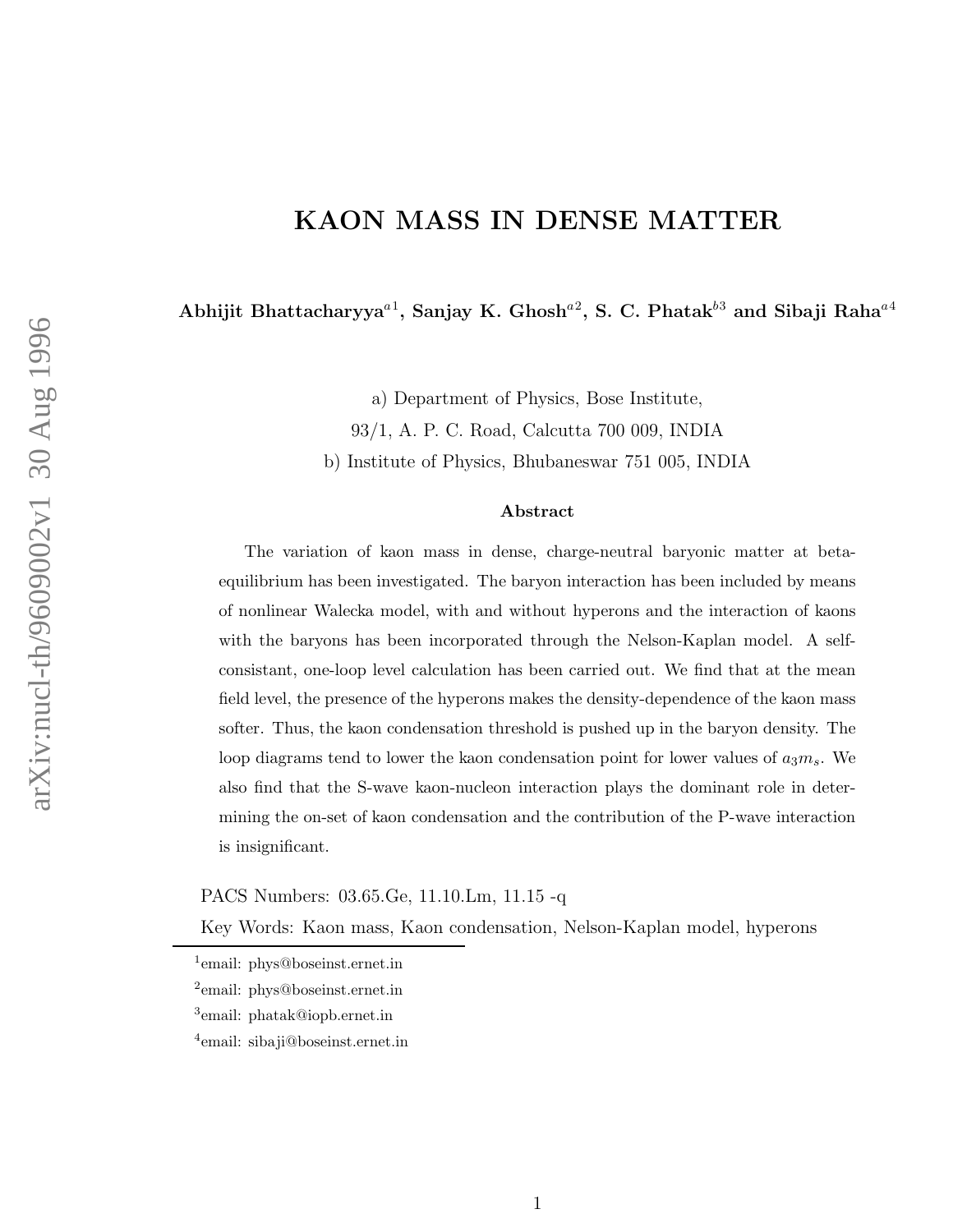The study of hadronic matter at large temperature and densities is a field of immense current interest because of the possibility of novel phases, such as pion condensation, kaon condensation, quark-matter formation etc, appearing at higher baryonic densities and temperatures, which may be achieved in relativistic heavy ion collisions and /or dense stars. One of the possible interesting features of the dense hadronic matter, investigated by several authors [1, 2, 3, 4, 5, 6, 7] of late, is that a charge-neutral, dense hadronic matter may undergo kaon condensation at sufficiently high densities ( baryon densities ∼ 3-5 times nuclear matter density ). If this is true, then one would expect that the cores of neutron stars may consist of kaon-condensed baryonic matter. The nuclear equation of state in the presence of kaon condensation being softer, this would affect the limits on neutron star masses and radii. A good understanding of the density at which the kaon condensation may occur is also of interest in the context of heavy ion collisions aimed at looking for quark matter as this density is quite close to the density of the expected hadron to quark matter phase transition. Thus, one would like to know whether one passes through a kaon-condensed phase between the baryonic and the quark phases as the nuclear density is increased. The kaon-condensation threshold, i.e., the density at which kaon-condensation begins, is given by the density at which the effective kaon mass in the nuclear medium equals the kaon chemical potential. For a system having zero strangeness, this threshold is equivalent to having zero kaon mass. Thus the investigation of the behaviour of the kaon mass as a function of baryon density is of importance.

The possibility of kaon condensation in the nuclear matter was first investigated by Nelson and Kaplan<sup>[1]</sup>. In their calculation these authors used a  $SU(3) \times SU(3)$  Lagrangian ( see later for the details ). In their model the kaon condensation is predominantly driven by an attractive S-wave kaon-nucleon interaction. This should be contrasted with the pion condensation which is driven by the P-wave pion-nucleon interaction. The calculation of Nelson and Kaplan was done in the mean field approximation and the hyperons, which are likely to appear in the dense hadronic matter, were not included. The calculation of Nelson and Kaplan has been extended by a number of authors [3, 4, 5, 6, 7]. In some of the extensions the nonlinear Walecka model [7] has been used to incorporate the baryonic interactions and to employ a somewhat more realistic nuclear equation of state. The hyperons which are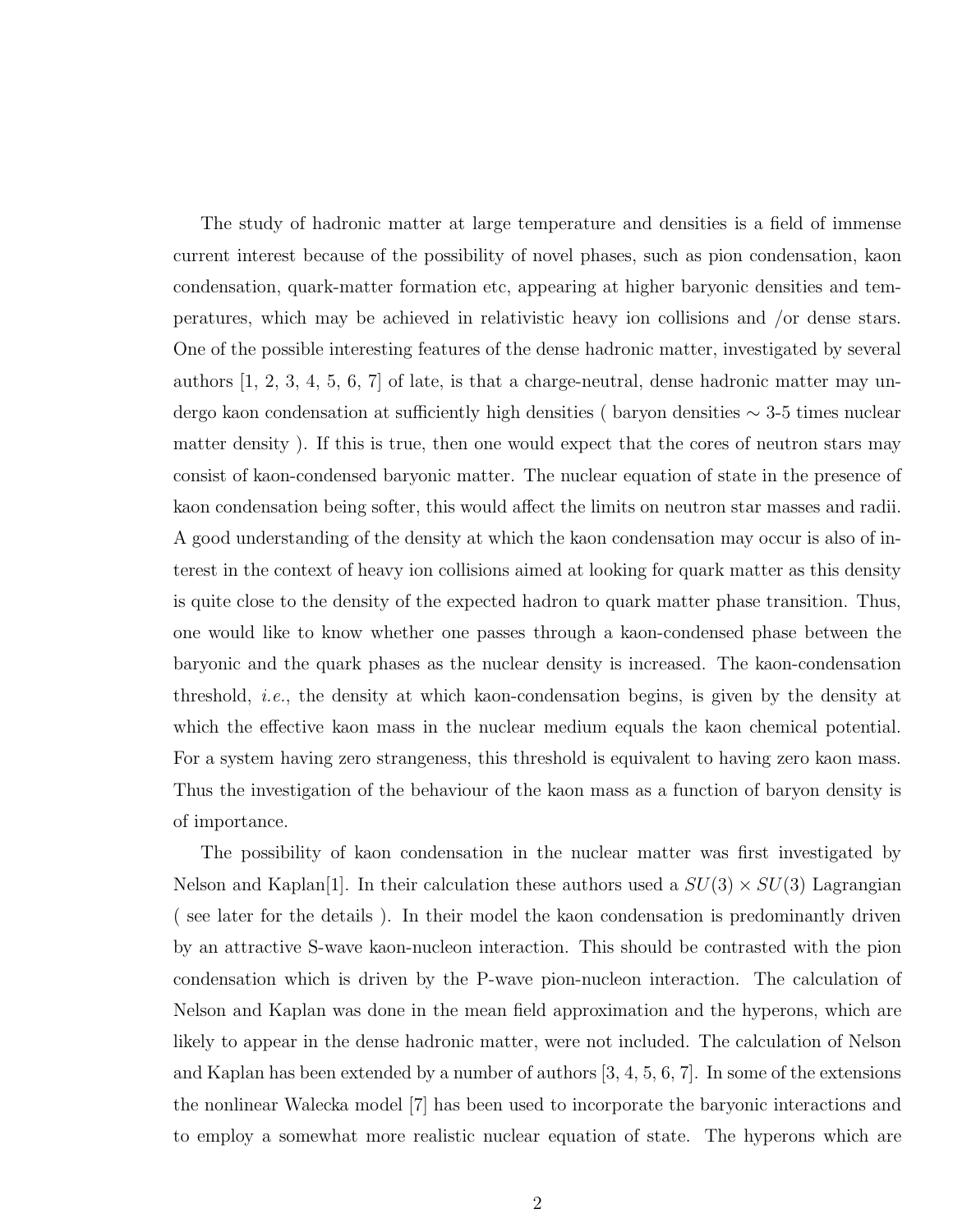expected to appear at higher nuclear density are also included. However, most of these calculations are mean field calculations and do not include higher loop corrections.

In the present work we have studied the properties of kaons in the nuclear medium. In particular, we have computed the kaon propagator in the nuclear medium and determined the effective kaon mass in the nuclear medium from the pole position of the kaon propagator. We go beyond the mean field approximation ( essentially Fig. 1(a) ) and include the oyster diagrams ( Fig. 1(b) ) in our calculations. We also investigate the effect of P-wave kaonbaryon interaction on the kaon propagator  $($  fig.  $1(c)$   $).$ 

Before going on to describing our calculation, let us first consider the two relevant Lagrangians referred to in the above. The Nelson-Kaplan  $SU(3) \times SU(3)$  Lagrangian is [1, 6]

$$
\mathcal{L}_{NK} = \frac{1}{4} \text{Tr } \partial_{\mu} U \partial^{\mu} U^{\dagger} + c \text{Tr } (m_q (U + U^{\dagger} - 2)) + \text{Tr } \bar{B} \gamma^{\mu} i \partial_{\mu} B + i \text{ Tr } \bar{B} \gamma_{\mu} [V_{\mu}, B] \n+ D \text{Tr } \bar{B} \gamma_{\mu} \gamma_5 \{A_{\mu}, B\} + F \text{Tr } \bar{B} \gamma_{\mu} \gamma_5 [A_{\mu}, B] + a_1 \text{Tr } \bar{B} (\zeta m_q \zeta + h.c.)B \n+ a_2 \text{Tr } \bar{B} B (\zeta m_q \zeta + h.c.) + a_3 \text{Tr } (m_q U + h.c.) \text{Tr } \bar{B} B,
$$
\n(1)

where  $B$  is the baryon octet,  $M$  is the pseudoscalar meson octet,  $m_q$  is quark mass matrix, f is the pion decay constant,  $U = \exp(\sqrt{2}iM/f)$  and  $\zeta^2 = U$ . The mesonic vector and axial vector currents ( $V^{\mu}$  and  $A^{\mu}$  respectively) are given by,

$$
V_{\mu} = \frac{1}{2} (\zeta^{\dagger} \partial_{\mu} \zeta + \zeta \partial_{\mu} \zeta^{\dagger})
$$
\n(2)

$$
A_{\mu} = \frac{1}{2} (\zeta^{\dagger} \partial_{\mu} \zeta - \zeta \partial_{\mu} \zeta^{\dagger}) \tag{3}
$$

In our calculation, the quark masses are chosen to be  $m_u = m_d = 0$  and  $m_s = 150 MeV$ and the pion decay constant is chosen to be 93 MeV. Apart from these, the other parameters of the Lagrangian are the weak interaction constants  $D = 0.81, F = 0.44$  (with  $g_A = F + D$ ) and  $a_1$ ,  $a_2$  and  $a_3$ . The parameters  $a_1$  and  $a_2$  are determined by fitting the nucleon, lambda and cascade masses. In terms of the strange quark mass  $(m_s)$ ,  $a_1m_s = -64MeV$  and  $a_2m_s = -134 MeV$ . The parameter  $a_3$  is related to the strangeness content of the nucleon and kaon-nucleon sigma term  $\Sigma^{kn}$  [6]. It must be noted that  $\Sigma^{kn}$  is not well-determined experimentally and therefore  $a_3$  is not known particularly well. In our calculation,  $a_3m_s$  has been varied from -134 MeV to -310 MeV. These correspond to zero and 20% strangeness content of the nucleon, respectively.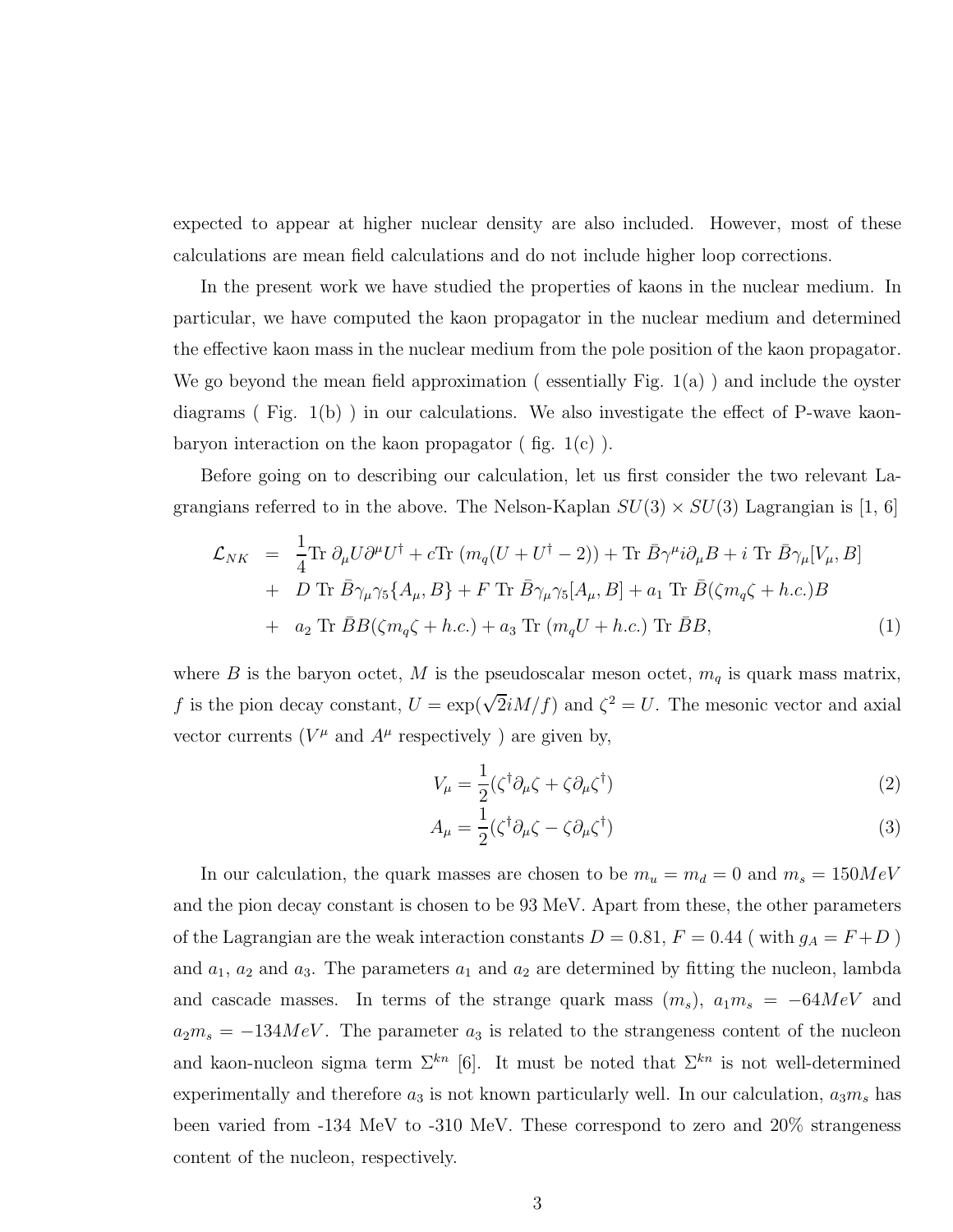The nonlinear Walecka model Lagrangian is [9]

$$
\mathcal{L}_W = \sum_i \bar{B}_i (i\gamma^\mu \partial_\mu - m_i + g_{\sigma i} \sigma + g_{\omega i} \omega_\mu \gamma^\mu - g_{\rho i} \rho_\mu^a \gamma^\mu T_a) B_i - \frac{1}{4} \omega^{\mu \nu} \omega_{\mu \nu} \n+ \frac{1}{2} m_\omega^2 \omega_\mu \omega^\mu + \frac{1}{2} (\partial_\mu \sigma \partial^\mu \sigma - m_\sigma^2 \sigma^2) - \frac{1}{4} \rho_{\mu \nu}^a \rho_a^{\mu \nu} + \frac{1}{2} m_\rho^2 \rho_\mu^a \rho_a^{\mu} \n- \frac{1}{3} b m_N (g_{\sigma N} \sigma)^3 - \frac{1}{4} c (g_{\sigma N} \sigma)^4 + \sum_l \bar{\psi}_l (i \gamma^\mu \partial_\mu - m_l) \psi_l.
$$
\n(4)

Here B,  $\sigma$ ,  $\omega_{\mu}$ ,  $\rho_{\mu}^{a}$ , and  $\psi_{l}$  are the baryon, sigma, omega, rho and lepton fields respectively, g's are the baryon -meson coupling constants and b and c are the coefficients of the cubic and quartic  $\sigma$  meson self interaction terms. The strangeness 0 and -1 baryons and electrons and muons are included in the present calculation. The masses of rho and omega mesons are chosen to be their experimental values and the sigma mass and meson-baryon coupling constants are chosen by fitting the nuclear saturation properties[8]. The coupling constants of the mesons with the strange baryons are not fixed by the nuclear saturation properties. We therefore use the quark model estimates for these[9].

The procedure adopted in the present calculataion is as follows. The equation of state of the hadronic matter is calculated from the Walecka model (4) in the mean field approximation. The calculation yields the densities of different baryon species and their effective masses as a function of baryon density. This information is then used in the calculation of the kaon propagator  $D(\vec{k}, \omega)$ 

$$
D(\vec{k}, \omega) = \frac{1}{\omega^2 - k^2 - m_k^2} (1 + \Pi(\vec{k}, \omega) D(\vec{k}, \omega))
$$
(5)

in the hadronic medium. The kaon self energy  $\Pi(\vec{k}, \omega)$  is calculated, from the Lagrangian (1), by including the diagrams shown in Fig. 1. Thus, our calculation includes the diagrams upto one-loop level and upto fourth power in  $1/f$ . The loop diagrams, which are divergent, have been properly regularised so as to yield the physical mass of Kaon at zero baryon density using standard dimensional regularisation techniques [10]. In Fig. 1, (a) and (b) are due to the S-wave interaction, whereas (c) is due to the P-wave interaction. For the sake of brevity we have not given the full expression of self energy here. This will be reported in a full paper elsewhere.

The pole of the kaon propagator, as a function  $\vec{k}$  gives the relation between the energy and momentum of kaons in the medium. In particular, the value of the real part of  $\omega$  which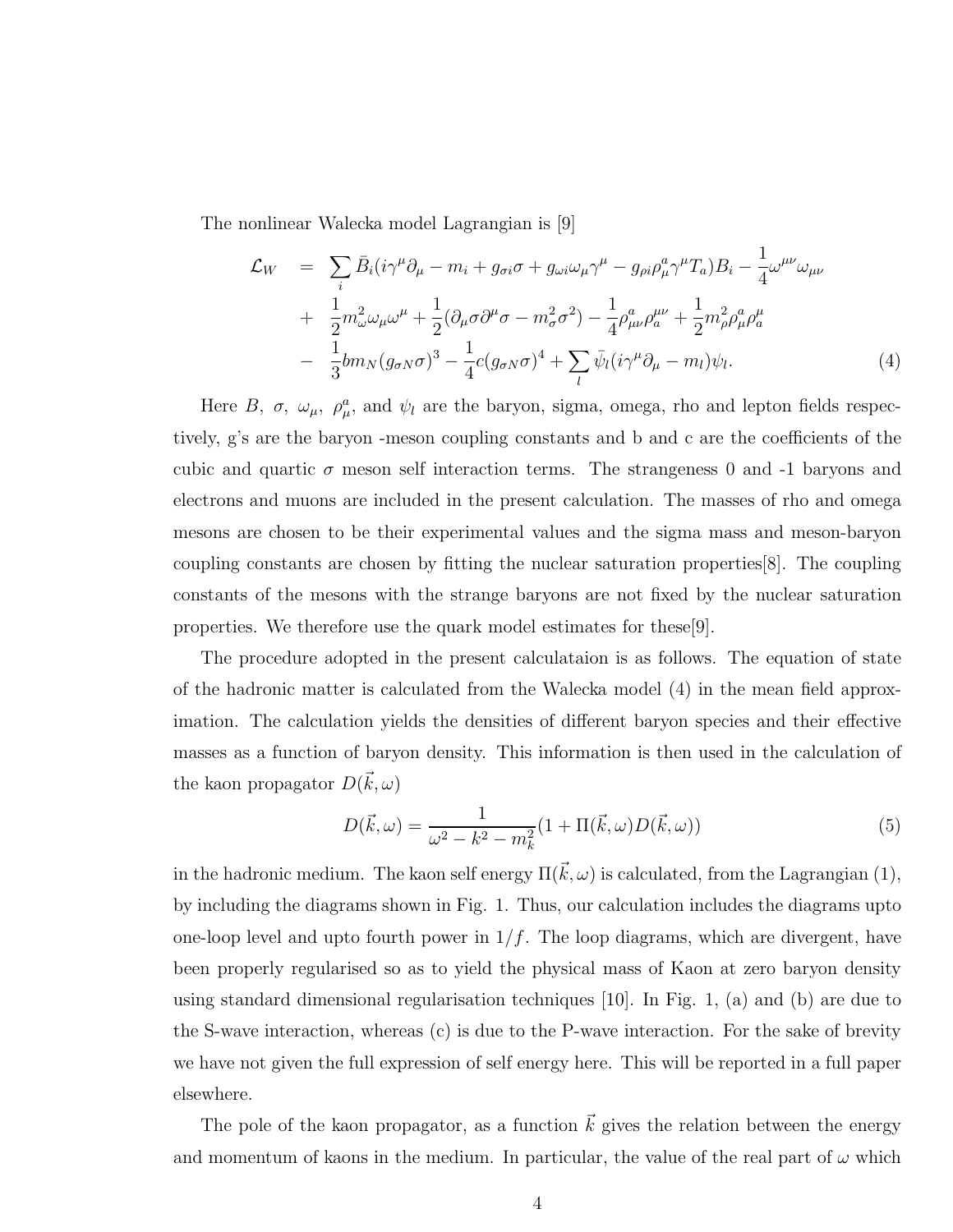satisfies the equation [11]

$$
D^{-1}(\vec{k} \to \vec{0}, \omega) = \omega^2 - m_k^2 - Re[\Pi(|\vec{k}| \to 0, \omega)]
$$
  
= 0 (6)

defines the kaon mass in the medium.

Here we would like to state that, ideally, one should use the same model to compute the properties of the hadronic matter as well as those of the kaon. In absence of a comprehensive model which would describe the nuclear matter properties as well as the kaon-baryon interaction, one is forced to employ two different models as we have done. However, we must stress that it would be incorrect to add the two Lagrangians ( $\mathcal{L}_{NK}$  and  $\mathcal{L}_{W}$ ) and solve the problem since these two model Lagrangians are developed for two different purposes.  $\mathcal{L}_{NK}$  has a  $SU(3) \times SU(3)$  symmetry whereas  $\mathcal{L}_W$  does not. Furthermore, at a conceptual level, such an approach will amount to serious overcounting. For example, the  $\sigma$  meson of the Walecka model Lagrangian essentially arises from the interacting two-pion system. On the other hand, the interactions of pseudoscalar mesons are explicitly included in the Nelson-Kaplan model.

The behaviour of the kaon mass in the nuclear medium is displayed in Fig. 2. In this figure, the mean field results as well as the results of the full calculation are plotted. The results are for  $a_3m_s = -134 MeV$ . We have also shown the results when the hyperons are excluded. The calculation shows that the loop diagrams tend to increase the kaon mass for  $a_3m_s = -134 MeV$ . In fact, we find that the contribution of P-wave interaction (Fig. 1(c) ) is negligible. One reason for this is that the contribution of this diagram is proportional to the square of the kaon momentum; in the static limit, therefore, this diagram contributes very little. We have used different parameter sets of the Walecka model in our calculations. In particular, the nuclear compressibility has been varied from 250 MeV to 350 MeV. We find that the kaon mass does not depend much on the compressibility.

The effect of the inclusion of hyperons on the kaon mass is also displayed in Fig. 2. We find that the reduction in the kaon mass is somewhat smaller when the hyperons are included. Thus, the density at which the kaon mass vanishes is increased when the hyperons are included and therefore the threshold for kaon condensation goes up with the inclusion of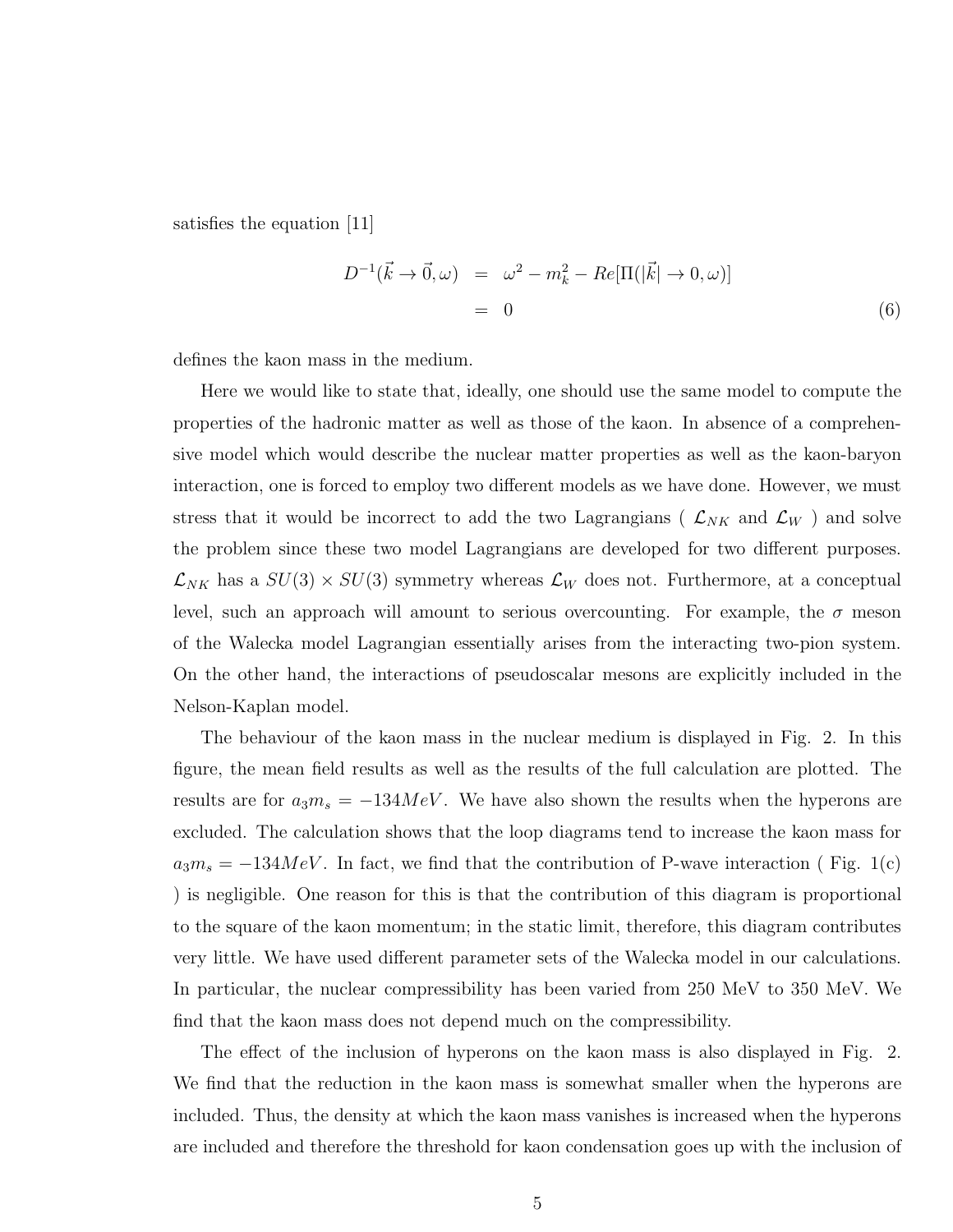the hyperons. Of course, the hyperons ( primarily  $\Sigma^{-1}$ 's and  $\Lambda$ 's ) appear when the nuclear density is about 0.4  $fm^{-3}$ . Hence the curves for with and without hyperons are identical below this density. Qualitatively, this behaviour of the kaon mass can be explained as follows. At higher densities, the energy would be minimised when the strangeness fraction is about unity. For example, the quark matter would have strangeness fraction of unity if the difference between strange and nonstrange quark masses is small in comparison with the quark chemical potential. In the hadronic matter, the strangeness fraction is increased by introducing hyperons or by having kaon condensate. Thus the presence of hyperons means that the system already has some strangeness fraction and therefore the kaon condensation is inhibited. We further find that the variation in the meson-baryon coupling strength does not appreciably affect the effective kaon mass. This result is somewhat at variance with the observation of earlier authors [7]. The reason for this difference is most probably the naive addition of  $\mathcal{L}_{NK}$  and  $\mathcal{L}_{\mathcal{W}}$  in ref. [7].

The dependence of the kaon mass on  $a_3m_s$ , *i.e.*, the strangeness content of the nucleon, is shown in Fig. 3 at the mean field level. We find that the kaon mass decreases more rapidly when  $a_3m_s$  decreases from -134 MeV to -310 MeV. Thus, with the decrease in  $a_3m_s$ the threshold for kaon condensation decreases. A similar trend has been observed by other authors<sup>[7]</sup>. However, we believe the smaller values of  $a_3m_s$  are probably not meaningful, although there is some justification for these values in terms of strangeness content of the nucleon and pion-nucleon  $\Sigma$  term[12]. The reason is that at the lower values of  $a_3m_s$ , the kaon mass is as small as 350 MeV when the nuclear density is 0.1  $fm^{-3}$ , which is about two-thirds of nuclear density. Clearly, this would have a significant impact on the behaviour of kaons in nuclei. We are not aware of any experimental evidence which indicates such small  $K^-$  masses.

Fig. 4 is plotted to study the effect of  $a_3m_s$  on the higher order diagram. We find that higher order diagram disfavours the kaon condensation for higher values of  $a_3m_s$  as effective kaon mass vanishes at higher densities. But for lower values of  $a_3m_s$  oyster diagram favours the condensation. In other words, the higher order diagrams in the kaon-baryon interaction favours the condensation for higher strangeness fraction of the nucleon.

In conclusion, we have shown that in the presence of hyperons kaon mass vanishes at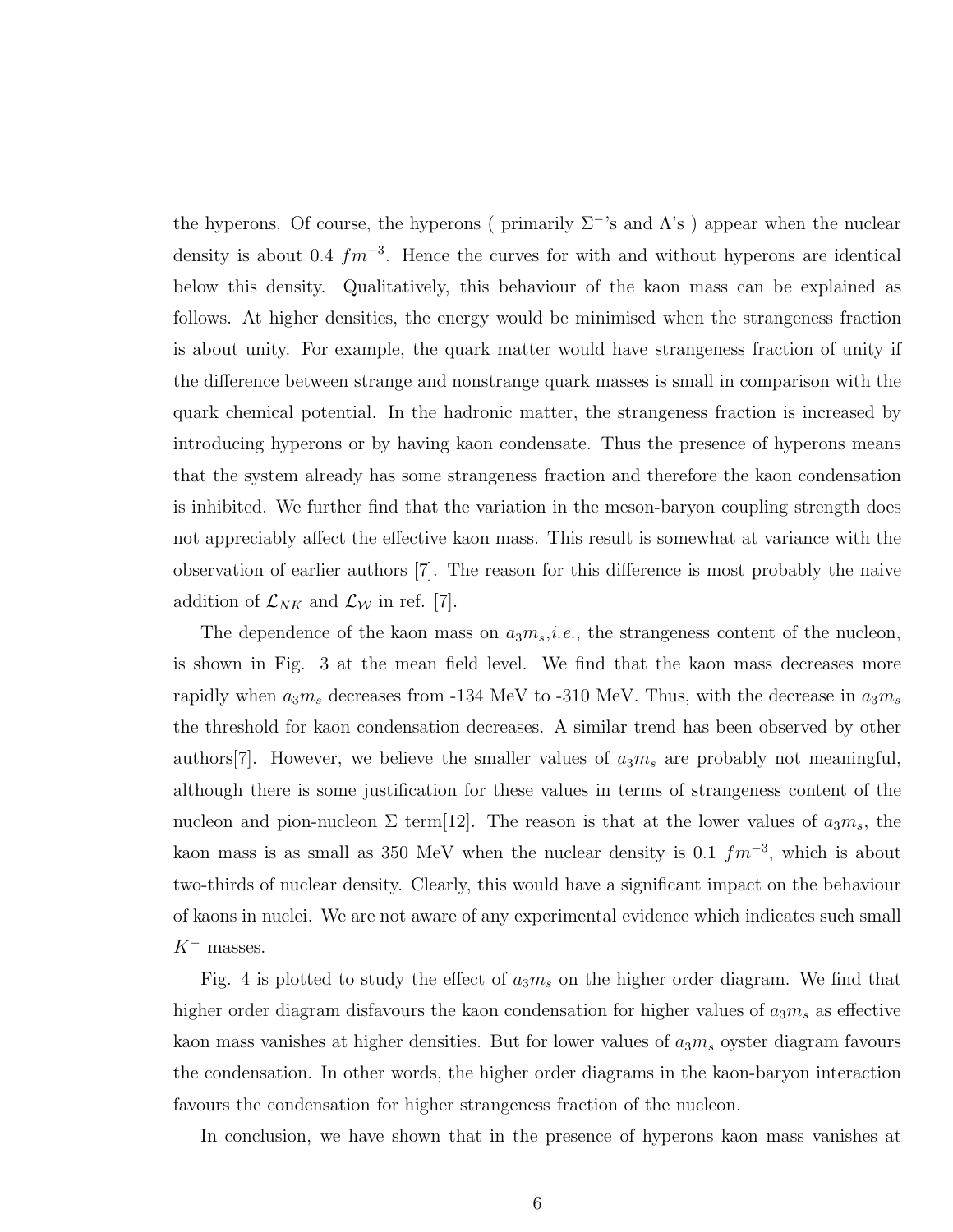higher density compared to the case where there is no hyperon in the medium. The effective kaon mass is more sensitive to the value of  $a_3m_s$  than the different parameter sets in the Walecka model which we have used here. The higher order diagrams in S-wave K-N interaction causes the kaon mass to vanish at lower densities for lower values of  $a_3m_s$ . Here we would like to point out that a lower value of  $a_3m_s$  corresponds to higher strangeness fraction in nucleon. If the strangeness fraction is higher than 20% [12] then the kaon mass may be zero even at normal nuclear matter densities. This implies that kaon condensation may occur at normal nuclear matter or even at lower densities which, needless to say, is ruled out by physical arguments. One possible way out may be to incorporate the effects of finite size of mesons and baryons which may increase the critical density for baryons substantially. Studies in such direction are in progress.

AB would like to thank Department of Atomic Energy (Government of India) and SKG would like to thank CSIR for support.